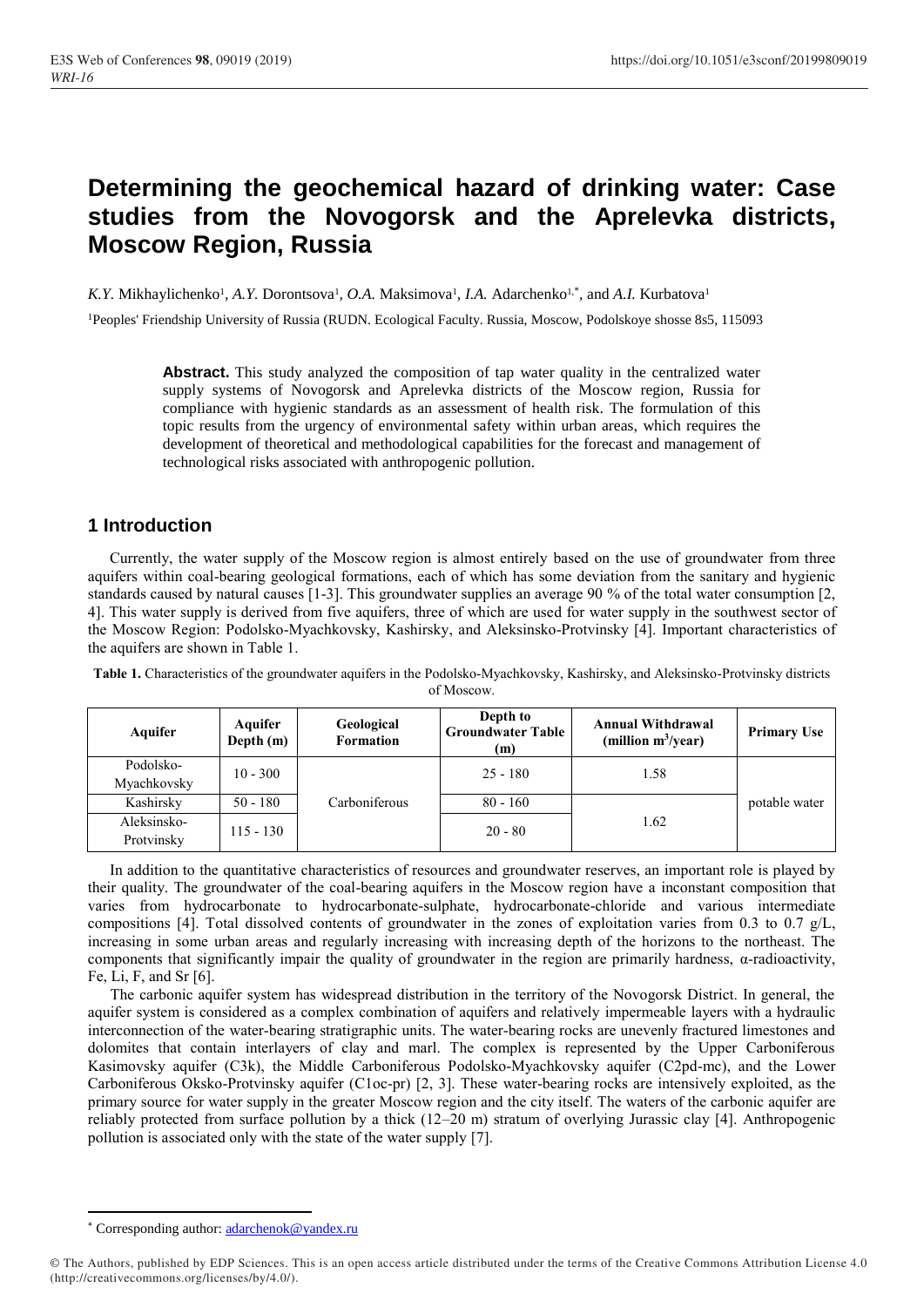The territory of Khimki City suffers from a deficit of groundwater supply, which has been addressed by using substandard water for drinking water supply. This has been accomplished by diluting water from water supply systems and by building water treatment plants. For example, the installation of technology for the removal of Fe from underground water allows the use for drinking water supply that previously did not meet the specifications for human consumption [2].

Two artesian aquifers are present under the territory of the Aprelevka District: Kashirsky and Podolsko-Myachkovsky. The Kashirsky aquifer lies at a depth of 35 to 90 m, while the Podolsko-Myachkovsky is below 130 m. The productivity of the Podolsko-Myachkovsky aquifer is several times greater than that the Kashirsky aquifer. Therefore, wells are drilled to a depth of about 150 to 200 m for industrial purposes in the area of Aprelevka District [3]. The groundwater from each aquifer has its own characteristics, which differ by region. Sulfates predominate in the Kashirsky aquifer, while the Podolsko-Myachkovsky aquifer has an elevated content of fluorine and iron. Increased water hardness is characteristic of almost all sources in the Moscow region [4]. Water from these sources is not distilled or treated.

## **2 Methodology**

Sampling was undertaken according to Russian standards following GOST 31861-2012. "Water. General Requirements for Sampling", GOST R 56237-2014 (ISO 5667-5:2006) "Drinking Water. Sampling on Water Treatment Stations and in Piped Distribution Systems". Assessment of drinking water quality was carried out in accordance with SanPiN 2.1.4.1074-01. Determination of both qualitative and quantitative compositions were determined by the analytical methods of photometry, ion chromatography, atomic absorption, potentiometry, mass spectrometry and fluorescence. The risk assessment methodology was chosen as an effective tool for preliminary analysis of the situation, which does not require significant financial or organizational costs and, at the same time, provides information for further control actions [7, 10]. Risk assessment was performed in accordance with the "Guidelines for the Assessment of Risk to Public Health Under Exposure to Environmental Pollution Chemicals" [12].

## **3 Results and Discussion**

There have been previous studies of the water quality of subsurface waters of Moscow and the region surrounding the city, but novelty of this is its focus on the rapidly-growing districts and the sudden ageing of the water supply and water purifying systems. For these reasons it was very important to analyze concentrations of more common elements of water of these regions. This kind of research is the first of recent years. Average reading of studies of potable water samples from centralized water supplies from four months of control according to Russian standards at accredited laboratory shows that the water supply of the Aprelevka District does not meet the requirements of SanPiN 2.1.4.1074- 01 in terms of total water hardness (7◦g compared to a standard of <7◦g). At the same time, the excess of F observed in the Novogorsk District is three times above the standard (4.2 mg/cu.dm compared to a requirement of 1.5 mg/cu.dm).

Results of the analysis of potable water samples of the centralized water supply systems of the Aprelevka and Novogorsk Districts are presented in the Table 1. Hygienic standards adopted by SanPiN 2.1.4.1074-01 "Potable Water. Hygienic Requirements for Water Quality of Centralized Drinking Water Supply Systems - Quality Control" [13]. Data analysis indicates that the quality of the water from Novogorsk does not meet the regulatory requirements due to its high fluoride content of 4.2 mg/l compared to a standard of not more than 1.5 mg/l (Table 2). Elevated concentrations of F, Li, and Sr affect a significant part of the Moscow region groundwater supply. The increased content of these trace constituents in the water of all aquifers in the region has a natural origin, with the source of their elevated concentrations in groundwater are minerals in the water-bearing rocks.

In some areas that are rich in F-containing minerals, the concentration of fluoride in groundwater can reach and even exceed10 mg/L [1]. Another source of substandard groundwater can be withdrawal from the underlying lower Carboniferous aquifers. This occurs in areas with intensive water intake and leads mainly to an increase in the concentration of fluorides and sulfates. The source of F in water are soils and the underlying rocks, in which there are soluble F-containing minerals like apatite and tourmaline. The groundwater from most sources contains lower concentrations of F, but high concentrations of F are more common in artesian well waters.

|  |  |  |  |  | Table 2. Composition of public water supply in the Aprelevka and Novogorsk districts. |
|--|--|--|--|--|---------------------------------------------------------------------------------------|
|--|--|--|--|--|---------------------------------------------------------------------------------------|

|                         |                        |                       | <b>Indicator Values</b> |           |
|-------------------------|------------------------|-----------------------|-------------------------|-----------|
| Indicator               | Unit of<br>leasur<br>들 | Hygienic<br>Standards | Aprelevka               | Novogorsk |
| Smell at $20^{\circ}$ C | grade                  | not above 2           | absent, 0               | absent, 0 |
| Chromacity              | degree                 | $<$ 20                | 1.1                     | <1        |
| Turbidity               | FTU                    | ≤2.6                  | <1                      | $<$ 1     |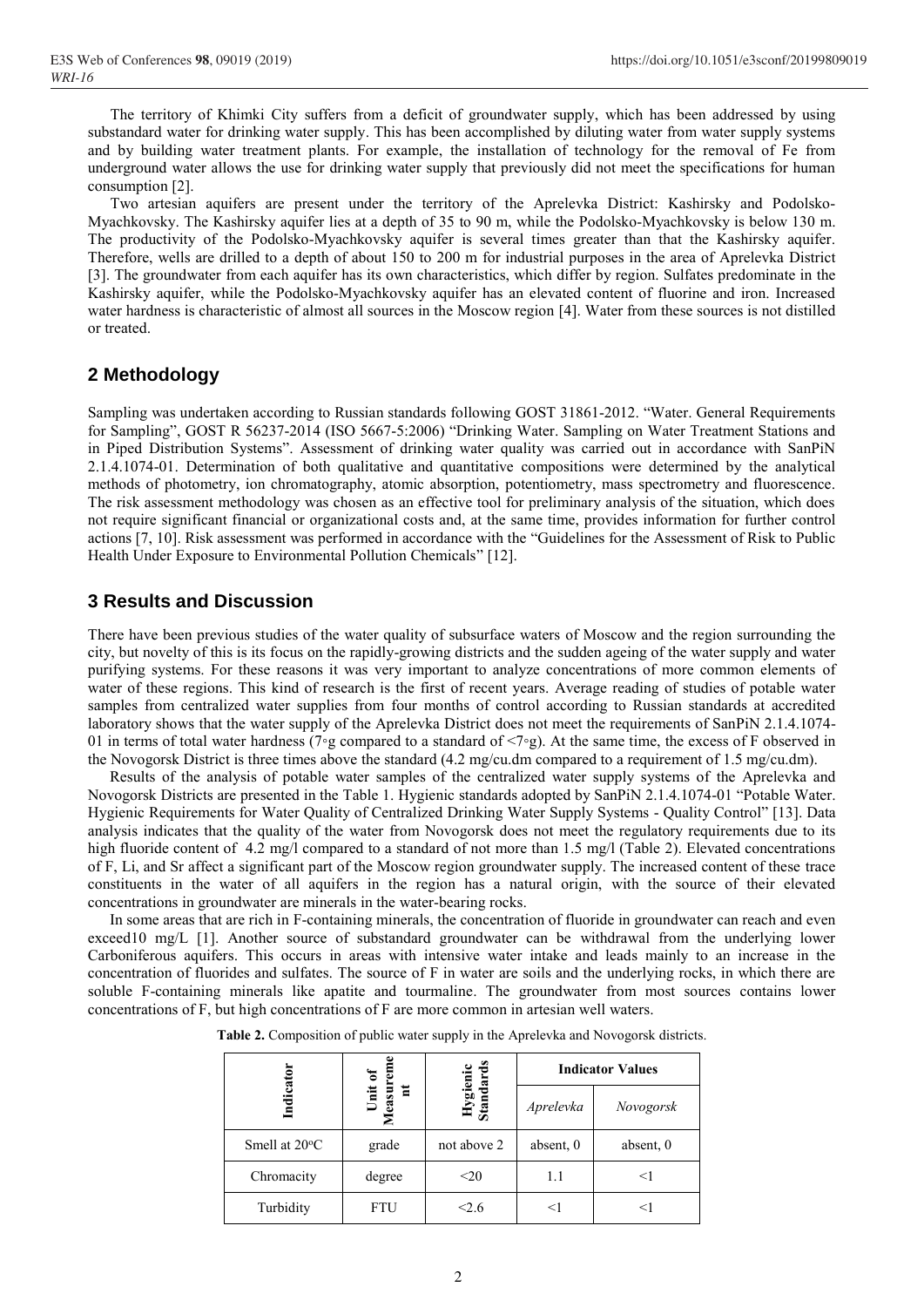| <b>Total Hardness</b>            | degree of<br>hardness | 1.5 to 7.0               | $7.0\,$  | 1.1          |
|----------------------------------|-----------------------|--------------------------|----------|--------------|
| Permanganate<br>Oxidizability    | mgO/L                 | < 5.0                    | 1.2      | 0.5          |
| pH                               | degree                | 6 to 9                   | 7.2      | 7.6          |
| Total Fe                         | mg/L                  | 0.3                      | < 0.05   | 0.14         |
| Mn                               | mg/L                  | 0.1                      | 0.06     | < 0.001      |
| Cu                               | mg/L                  | 1.0                      | 0.009    | < 0.001      |
| Zn                               | mg/L                  | 5.0                      | 2.8      | 0.008        |
| Cd                               | mg/L                  | 0.001                    | < 0.0001 | < 0.0005     |
| Pb                               | mg/L                  | 0.3                      | 0.06     | 0.06         |
| As                               | mg/L                  | 0.05                     | < 0.005  | 0.05         |
| Na                               | mg/L                  | 200                      | 14       | 99           |
| K                                | mg/L                  | 20                       | 2.7      | 6.5          |
| Ca                               | mg/L                  | 130                      | 97.3     | 9.8          |
| Mg                               | mg/L                  | 50                       | 26       | 7.2          |
| Sr                               | mg/1                  | $\tau$                   | 0.29     | $\mathbf{1}$ |
| <b>Total Base</b><br>Number      | mmol/L                | 6.5                      | 6,0      | 4.8          |
| Free Alkalinity                  | mmol/L                | 6.5                      | < 0.1    | < 0.1        |
| HCO <sub>3</sub>                 | mg/L                  | 400                      | 365      | 292          |
| NH <sub>3</sub>                  | mg/L                  | 1.5                      | 0.08     | < 0.03       |
| $\mathbf F$                      | mg/L                  | 1.5                      | $0.8\,$  | 4.2          |
| Cl                               | mg/L                  | 350                      | 50       | 5.1          |
| SO <sub>4</sub>                  | mg/L                  | 500                      | 29       | 23           |
| NO <sub>3</sub>                  | mg/l                  | 45                       | < 0.5    | 2.3          |
| Electric<br>Conductance          | $\mu$ S/cm            | $\overline{\phantom{a}}$ | 674      | 486          |
| <b>Total Dissolved</b><br>Solids | mg/L                  | 1000                     | 472      | 340          |

The presence of Cd in drinking water of Novogorsk and Aprelevka is explained by its possible entry during leaching of soils containing polymetallic and copper ores as a result of decomposition of aquatic organisms capable of accumulating it. Cd is present in water in a dissolved forms (sulfate, chloride, cadmium nitrate) and contained in the composition of organo-mineral complexes. The content of Cd in water is significantly influenced by the pH of the medium (in an alkaline medium, Cd precipitates as hydroxide), as well as sorption processes [14]. According to the World Health Organization (WHO), the content of Cd in unpolluted natural waters is significantly less than 1 mg/ L (about 0.02 to 0.3 µg/L). However, in polluted areas, its concentration in water can reach tens of µg/L [11]. There is a definite, though not great danger of contamination of drinking water due to the processes of Zn corrosion of galvanized pipes and other plumbing fittings, since Zn often contains Cd impurities [15]. The WHO standards are stricter than Russian standards, and in further studies it is advisable to compare measurements with the WHO standards.

Calculations of the integral indicator of the potable water quality on the basis of risk assessment were carried out for water in the Aprelevka and Novogorsk Districts. For this purpose, it was necessary to assess the risk of human intake of drinking water containing chemicals that are characterized by an olfactory-reflex effect to exposure, the total noncarcinogenic risk of the chemical with toxicological effect of exposure, as well as the total carcinogenic risk to public health. Based on the guidelines, the value of the integral indicator of the potable water quality should not exceed one [16]. The results of calculation of integrated indicators of drinking water quality are presented in the Table 3.